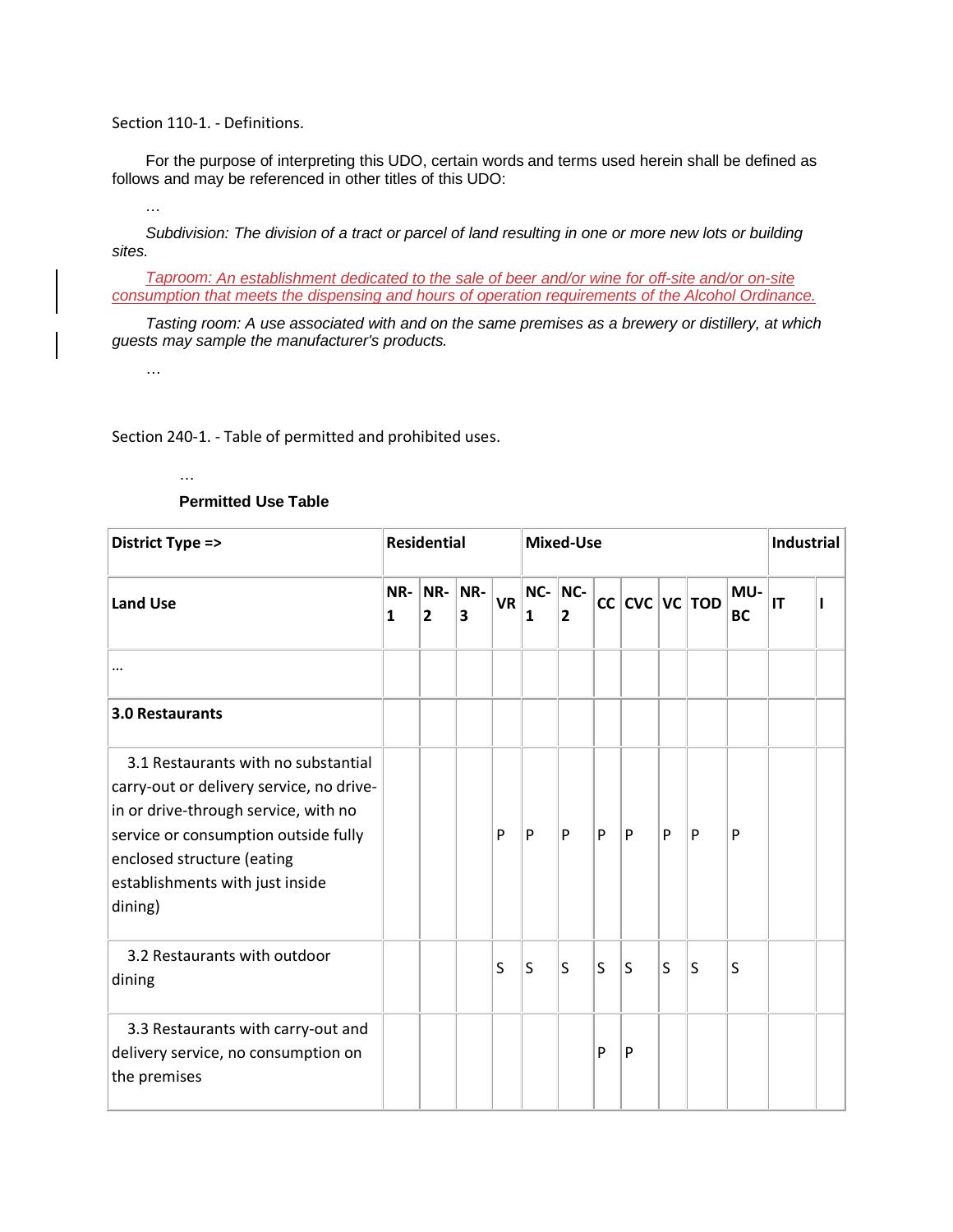| 3.4 Brew pubs                                                                             |  | S | S | S | S | S | S | S |   |  |
|-------------------------------------------------------------------------------------------|--|---|---|---|---|---|---|---|---|--|
| 3.5 Restaurants with drive-through<br>facilities (not permitted on storefront<br>streets) |  |   |   |   | S |   |   |   |   |  |
| 3.6 Restaurant providing hookah                                                           |  |   |   |   | S |   |   |   |   |  |
| 3.7 Event Center                                                                          |  |   |   |   | P | P | P | P | P |  |
| 3.8 Taproom *                                                                             |  |   |   |   |   |   |   |   |   |  |
| $\cdots$                                                                                  |  |   |   |   |   |   |   |   |   |  |

\* Allowed in PUD districts only, as identified in an adopted PUD book use table.

…

Section 240-13. - Supplemental use provisions.

…

- (b) The following supplemental use provisions are organized by major use category as presented in Section 240-1, Table of Permitted and Prohibited Uses. Permitted use table reference numbers are presented in brackets [#].
	-

…

- (21) *Restaurants with outdoor dining [3.2].* Outdoor dining for restaurant service is permitted subject to the following standards:
	- a. No outdoor seating shall be used for calculating seating requirements pertaining to the location of, applications for, or issuance of a liquor license for any establishment nor shall the additional seats be used to claim any exemption from any other requirement of any county or state codes or ordinances.
	- b. Outdoor dining abutting a public sidewalk shall be subject to the following additional development standards:
		- 1. Outdoor dining areas may not conflict with sidewalk clear zones. They may be counted toward the required supplemental zone. When located adjacent to a sidewalk clear zone, the outdoor dining area shall be clearly delineated.
		- 2. A minimum setback of at least 2 feet from the curb line shall be provided adjacent to on-street parking spaces in order to maintain adequate space for pedestrian access to motor vehicles.
		- 3. White string lighting may be permitted during operating hours.
		- 4. Outdoor entertainment shall not be amplified and shall cease at 10:00 p.m. Sunday through Thursday and at 11:00 p.m. Friday and Saturday.
- (22) *Brew pubs [3.4].* Brewing activities shall be: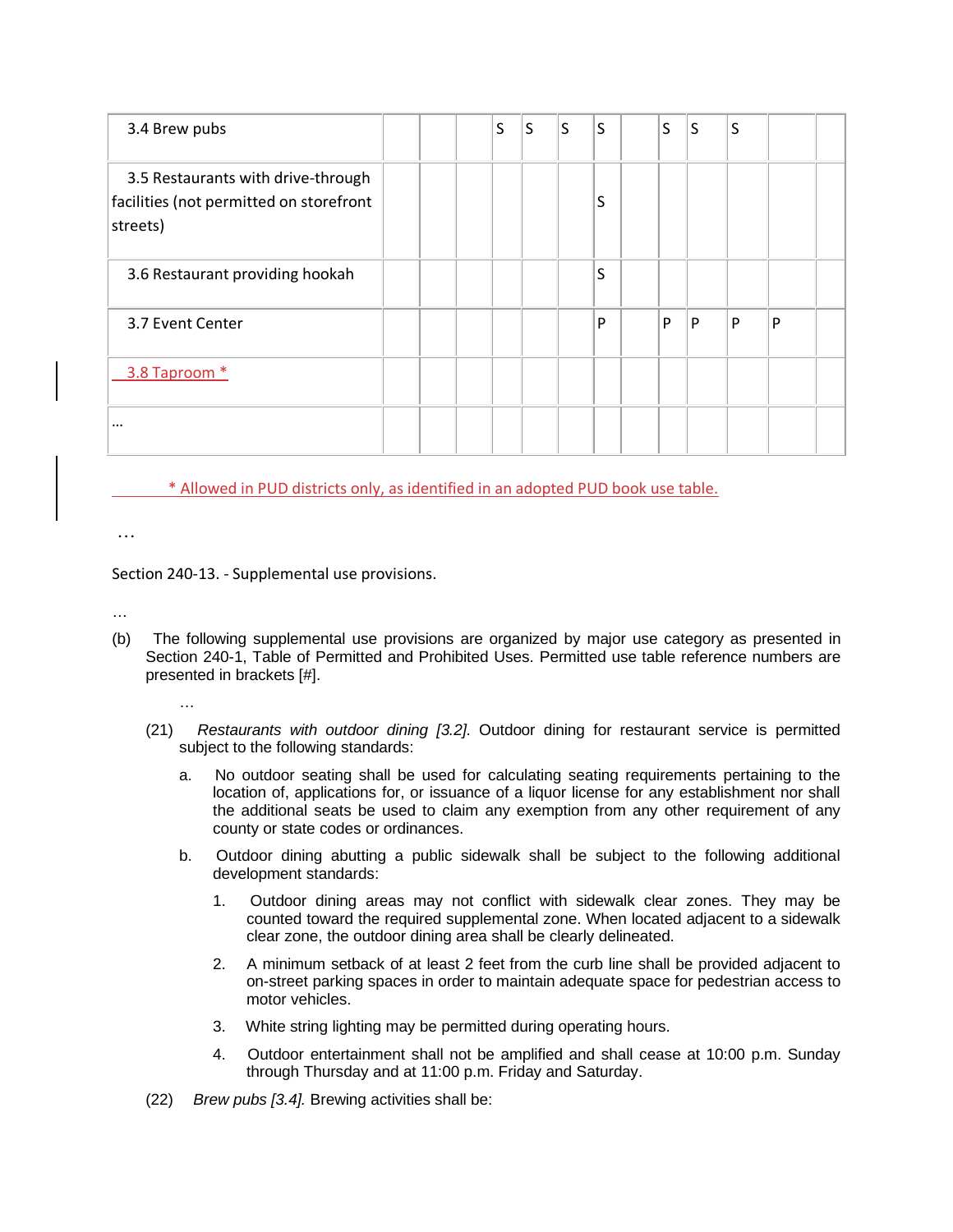- a. Accessory to sales and consumption of food and beverages on-premises.
- b. Shall be located in a wholly enclosed building.
- c. Production space shall be limited subject to state law.
- d. No outdoor equipment or outdoor storage is permitted.
- (23) *Restaurants with drive-through facilities [3.5].* See Subsection 240-12(b)(12) Sales or rental establishments with drive-through facilities [2.3].
- (24) *Restaurant Providing Hookah [3.6].*
	- a. Indoor seating only.
	- b. Minimum 2,500 sq. ft. of floor area required for customer seating.
	- c. See International Building Code for mechanical ventilation requirements. Sprinklers may be required by the Fire Marshal.

(25) *Taproom [3.8].* 

- a. Fuel sales are not allowed on the same premises.
- b. No unenclosed outdoor equipment or unenclosed outdoor storage is permitted.
- (26)(25) *Automobile dealerships [4.1].* The following design standards shall apply to automobile dealerships:

…

…

- (27)(26) *Automotive wash services (Car Wash), as a principal or accessory use [4.5].*
	- …
- (28)(27) *Automobile rental establishments [4.7].*
- (29)(28) *Gasoline stations with convenience stores [4.9].*
- …
- (30)(29) *Bus stop shelters.*
- … (31)(30) *Bus station [4.11].*
	- …

…

…

- (32)(31) *Massage establishments [5.20].* See City of Chamblee Code of Ordinances, Chapter 22, Article VIII, "Massage and Spa Establishments" for applicable regulations.
- (33)(32) *Tattoo establishments [5.26].*
- (34)(33) *Spa establishment [5.28].* See City of Chamblee Code of Ordinances, Chapter 22, Article VIII, "Massage and Spa Establishments" for applicable regulations.
- (35)(34) *Adult entertainment establishments [6.1].* Adult bookstores, adult movie theaters, adult cabarets, and other adult entertainment establishments are subject to the following locational requirements in all districts in which they are permitted:
- (36)(35) *Subdivision recreation centers (private) [6.8].* Renovation of existing swim and tennis clubs built prior to 2006 shall be exempt from the following provisions of the Unified Development Ordinance: